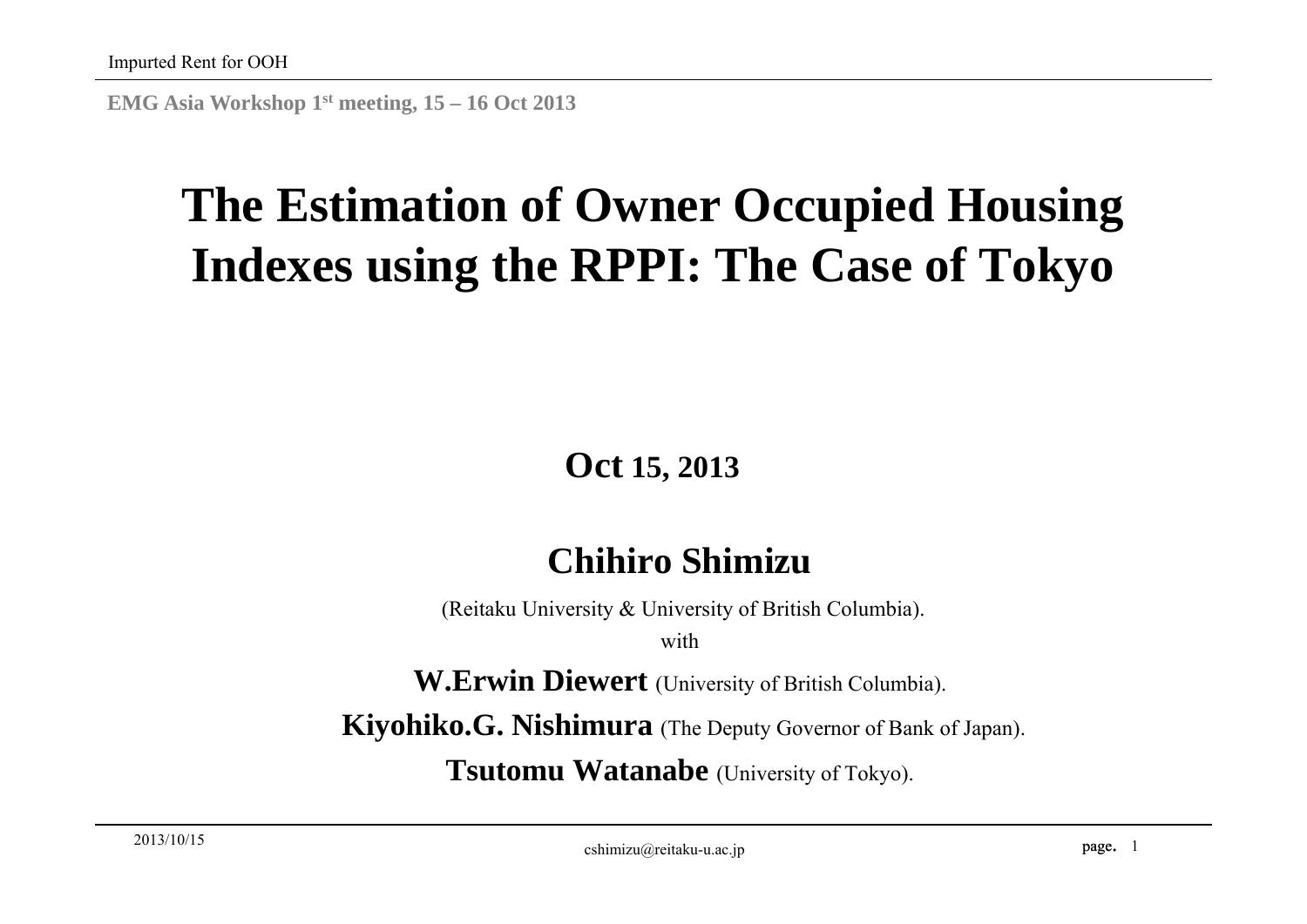# Ⅰ**. Housing prices and OOH rent for CPI.**

The most important link between asset prices and goods & services prices is the one through housing rents **(Diewert and Nakamura 2011, Goodhart 2001)**

- 1. Housing rents account for **more than one fourth of personal spending.**
- 2. Imputed Rent for OOH also represents a weight of approximately 10% in the SNA

**2009= 10.1%, 2010 =9.85%**

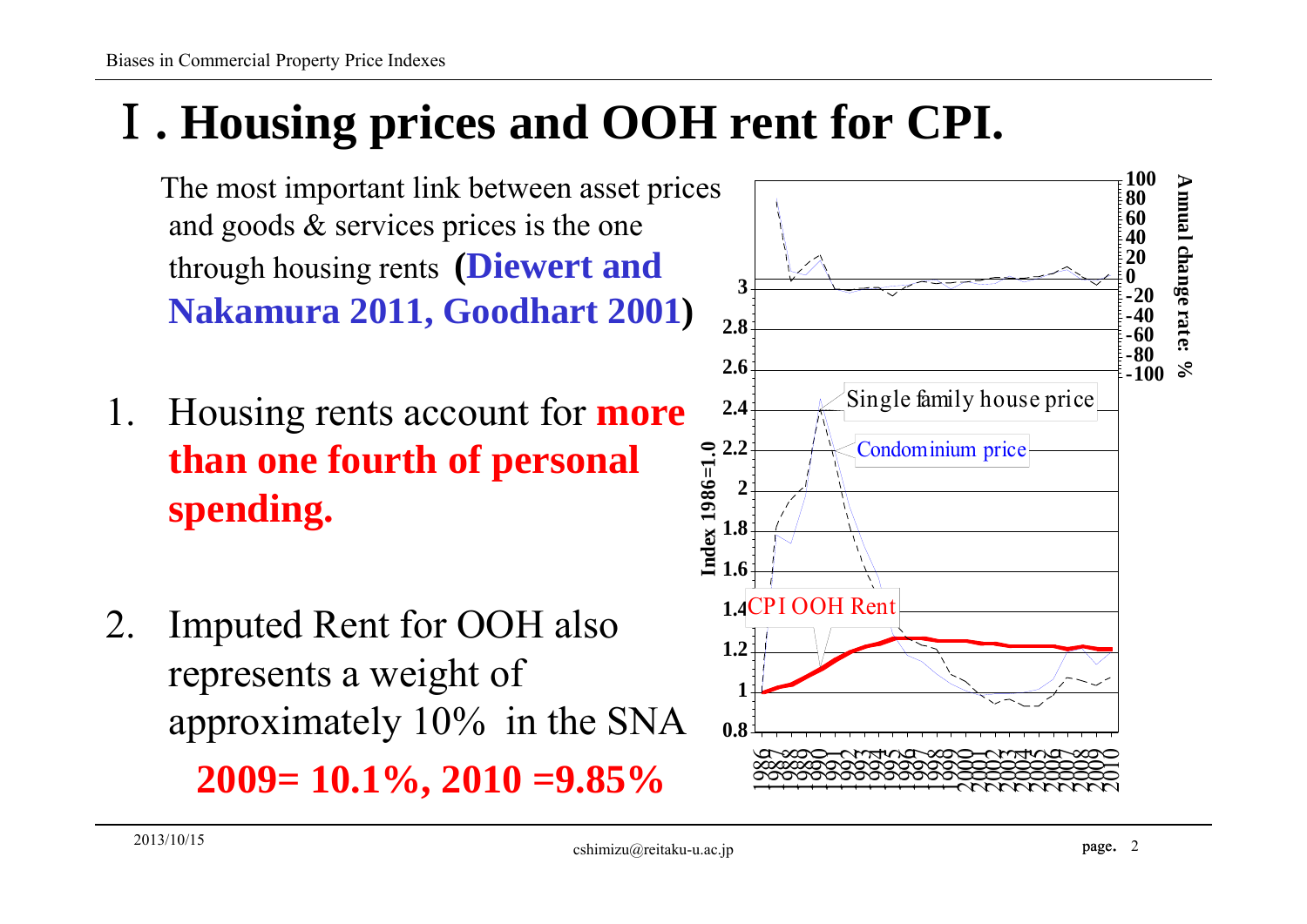# Ⅱ**. How should we estimate OOH Imputed rent?.**

### **The User Cost Approach**



- $V_v^t$ : the initial asset value for the period *t*.
- • $y^{t}$  : the income corresponding to  $V^{t}$ .
- • $O_{\nu}^{t}$ : the operating income to be paid at the end of the period *t*.
- • $r^t$ : the expected nominal discount (interest) rate for period *t*.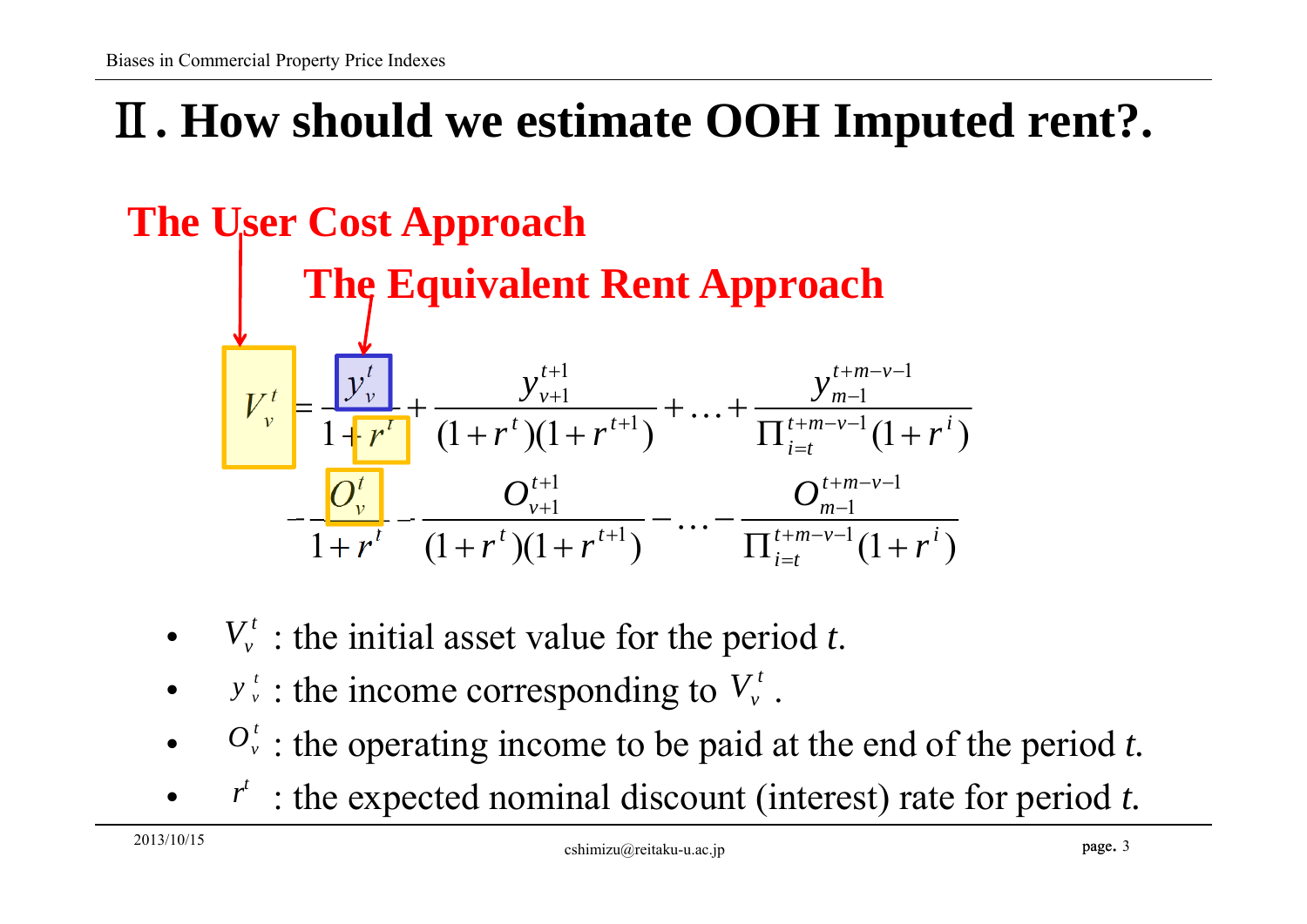### **Estimation Problems in the User Cost Approach.**



- •**Estimation Method:**
- •The estimation method is complicated.
- •**Negative problem:**
- •The value becoming negative during periods of dramatic price increases.
- •**Volatility problem:**
- • Housing price volatility becoming greater than what it is perceived by market players.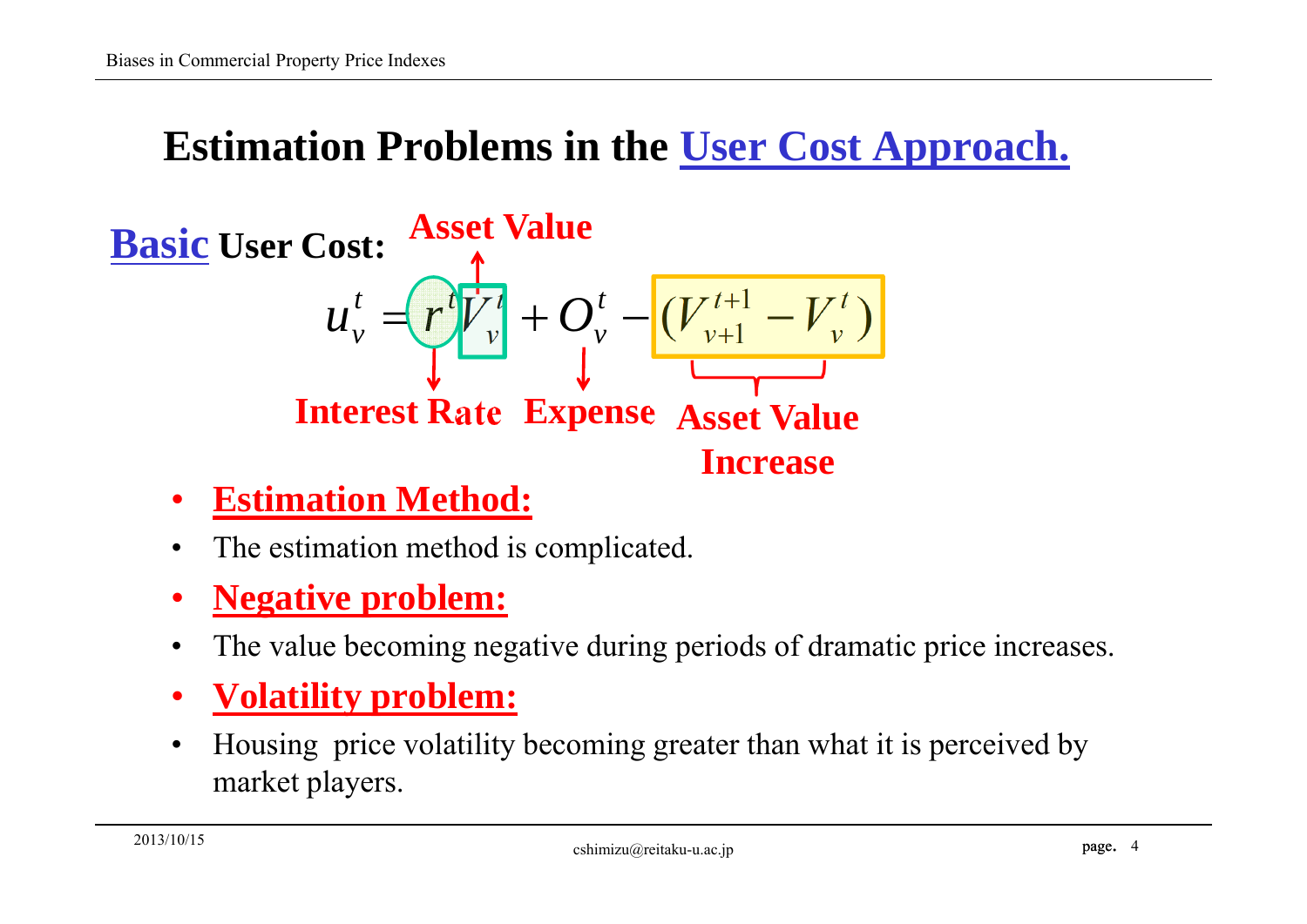## **Estimation Problems in the Equivalent Rent Approach.**

- **1. Market structure disparities between the owner-occupied housing and the rental housing.**
- • The average floor space (size) of housing in Tokyo: **Housing and Land Survey 2008.**
- $\bullet$ **Single-family houses:**
- • **110.71 square meters** for owner-occupied housing and **79.36 square meters** for rental housing
- •**Condominiums:**
- $\bullet$  **65.84 square meters** for owner-occupied housing and **36.06 square meters** for rental housing
- **2. Problem in Rent Survey.**
- • The rent surveyed via consumer price statistics is the household's paying rent, there is a strong possibility that there is a major discrepancy with the rent determined by the current market. **Paying rent not opportunity cost.**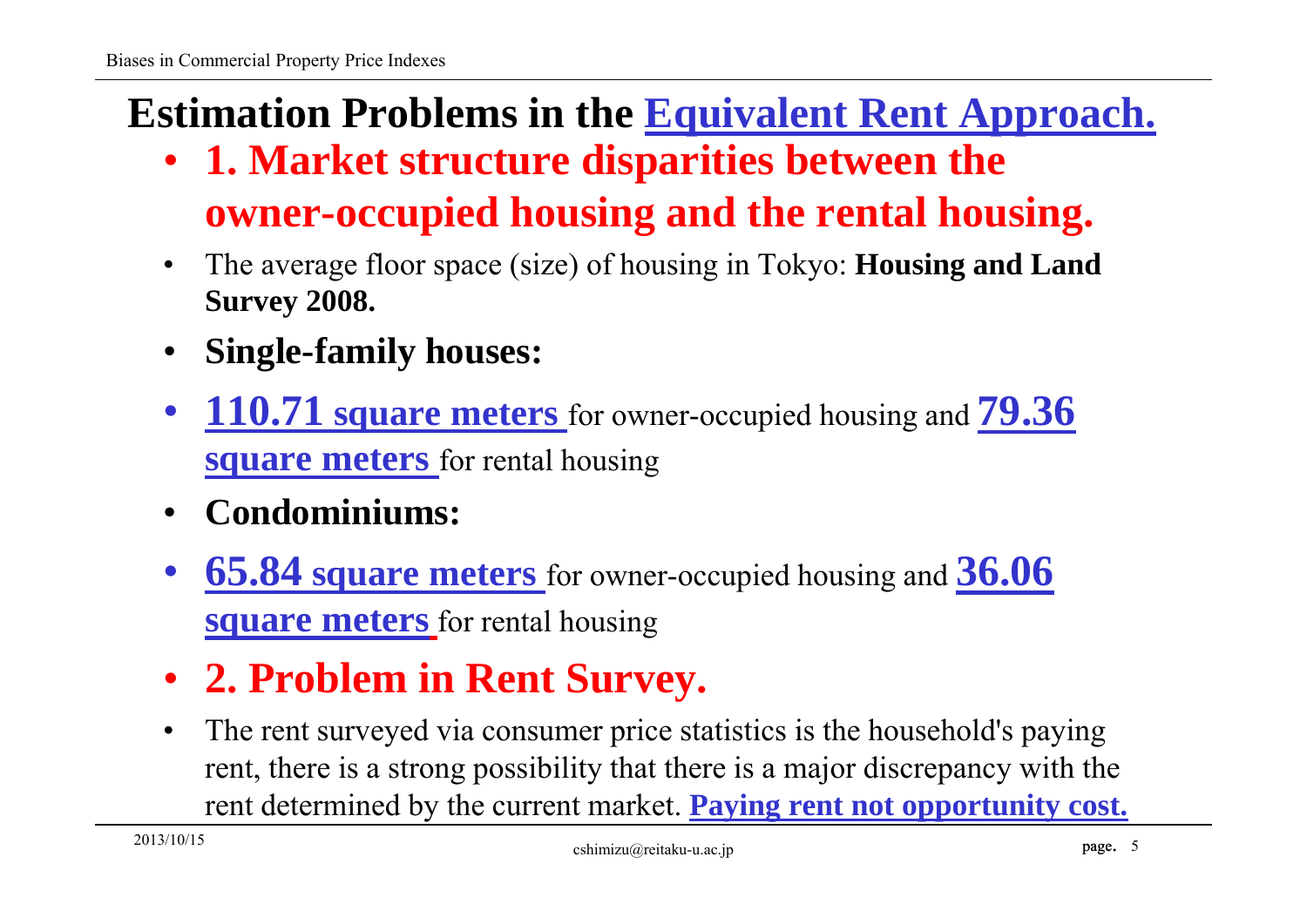# Ⅲ**. Diewert's OOH Opportunity Cost Approach.**

- **Diewert(2006):**
- • "Perhaps the correct opportunity cost of housing for an owner occupier is not his or her internal user cost but the *maximum of the internal user cost, which is the*  financial opportunity cost of housing, and what the property could rent for on the rental market. After all, the concept of opportunity cost is supposed to represent the *maximum sacrifice that one makes in order to consume or use some object."*
- •**Diewert's OOH Opportunity Cost Approach:**
- •(Financial) User  $Cost > or < Equivalent$  rent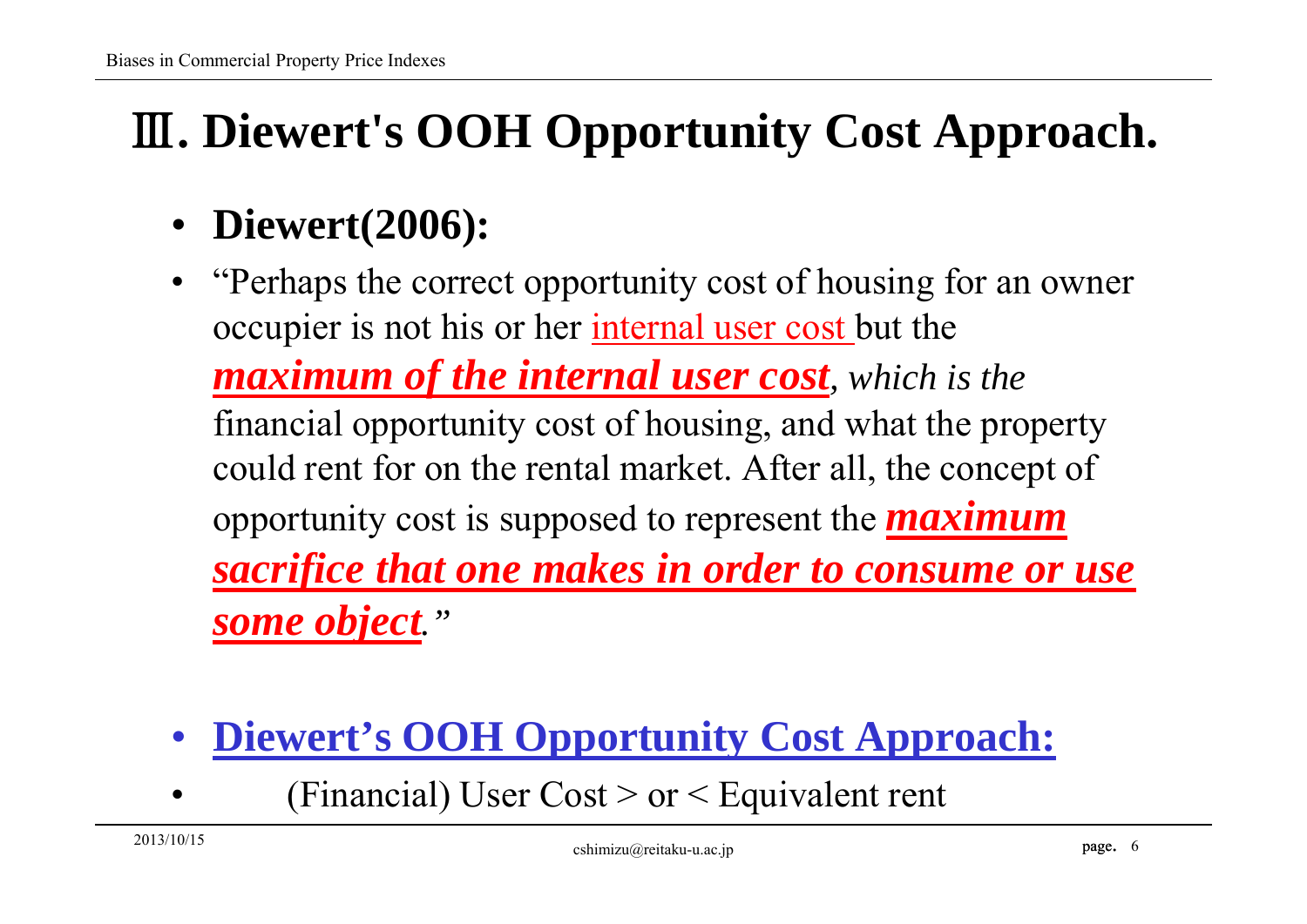## **Diewert's Financial User Cost.**

**Generalized Case: Type B. Homeowner do not fully own their homes, but have positive home equity:** 

 $\mu^t\,\big|_{\textit{typeB}} \equiv r_D^t\overline{D}^t + r^t(V^t-\overline{D}^t) + O^t - (V^{t+1}-V^t).$ **Expense Asset Value Interest Interest DebtRate for Rate for Mortgage Investment Expected Capital Gain Type A. Homeowner owns their home (full equity):**  $u^t\Big|_{typeC} \equiv r_D^t D^r\Big| + O^t - (V^{t+1} - V^t).$  $\left\{ \left. u^t \right|_{\textit{typeA}} \equiv r^t V^t + O^t - (V^{t+1} - V^t). \right. \right\}$ **Type C. Homeowner have zero home equity:**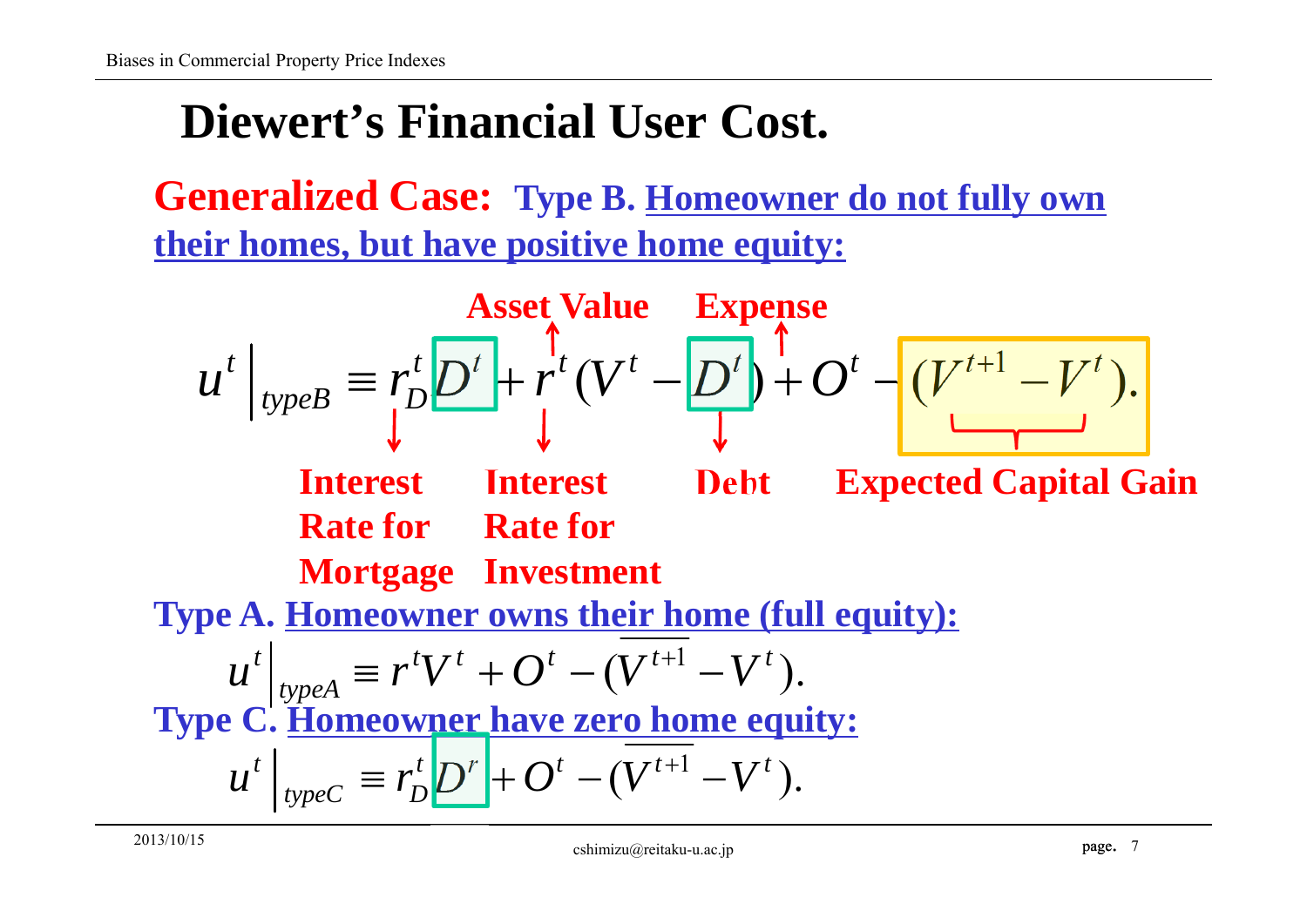## **Diewert's OOH Opportunity Cost Approach.**

- The term opportunity cost refers to the cost of the best alternative that must *be forgone in taking the option chosen.*
- •**Option0**: Homeowner continue to live the home.
- •<sup>→</sup>*Opportunity Cost* associated with **Option0.**
- $\bullet$ **Option1**: Selling at the beginning of period *t* and buy back at the *t*+1 .→ **User Cost.**
- •**Option2**: Renting out from *<sup>t</sup>* to *t*+1. →**Equivalent Rent.**

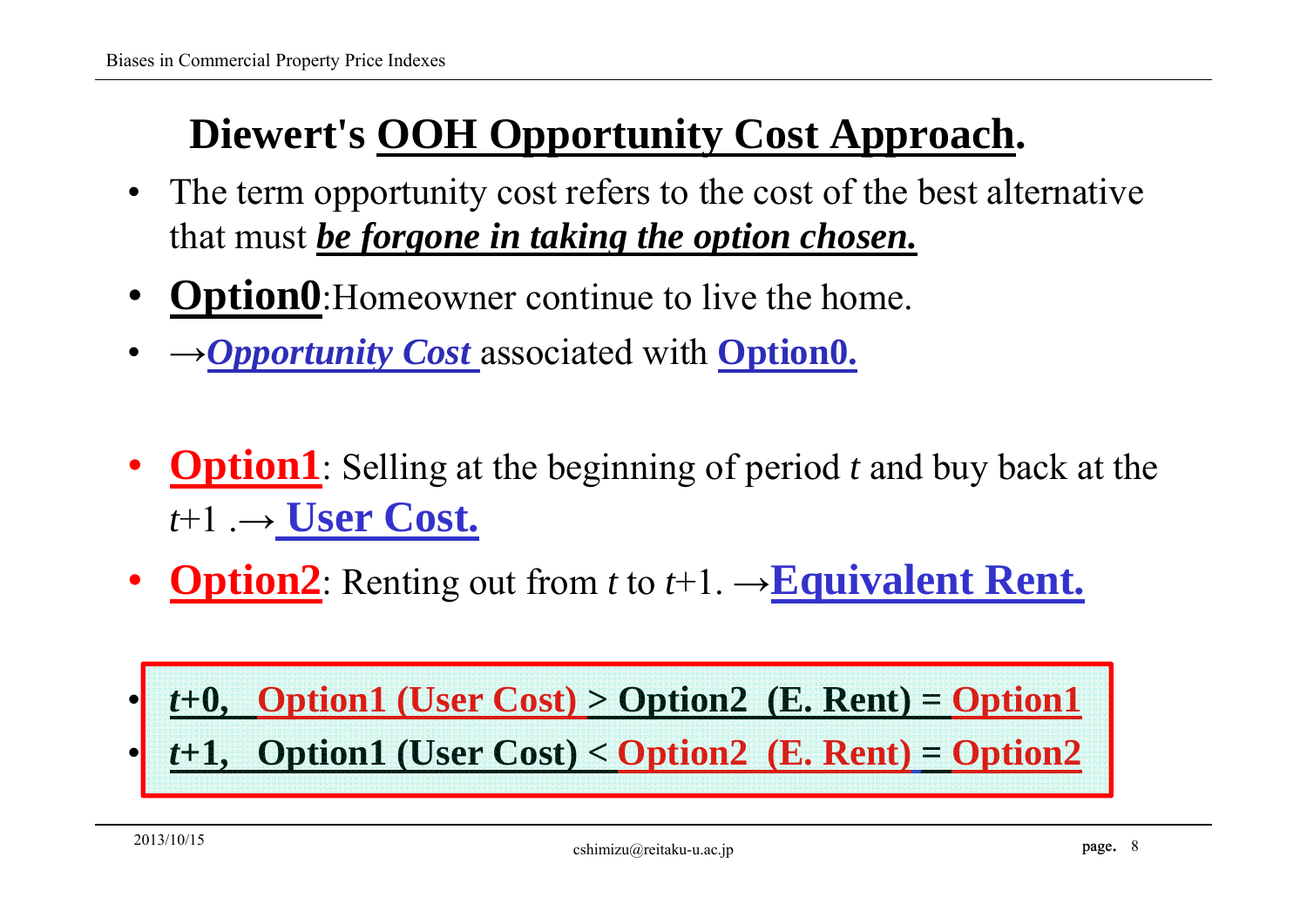## **Estimated Result of Hedonic Equations.**

*ii*  $\mu_{\text{int}} = X_{it} \beta_t + \nu_{it}$  *Single family house price, Condominium* **price, and land price: For User Cost.**

#### **Housing rent model**

| Year                             | Intercept     | log S                     | logA               | logTS      | logTT           | <b>LGT</b>       | Number                              | Adj. $R2$      |
|----------------------------------|---------------|---------------------------|--------------------|------------|-----------------|------------------|-------------------------------------|----------------|
| 1990                             | 2.83          | $-0.21$                   | $-0.05$            | $-0.03$    | $-0.21$         | $-0.10$          | 33,172                              | 0.71           |
| 1991                             | 3.01          | $-0.22$                   | $-0.05$            | $-0.03$    | $-0.21$         | $-0.10$          | 17,622                              | 0.69           |
| 1992                             | 3.00          | $-0.23$                   | $-0.06$            | $-0.03$    | $-0.20$         | $-0.08$          | 18,741                              | 0.69           |
| 1993                             | 3.03          | $-0.23$                   | $-0.07$            | $-0.03$    | $-0.21$         | $-0.07$          | 22,257                              | 0.70           |
| 1994                             | 3.14          | $-0.21$                   | $-0.10$            | $-0.04$    | $-0.22$         | $-0.07$          | 29,477                              | 0.67           |
| ပူပူး<br>  ပူပူး<br>  ပူပူး      | វ ।២<br>リく    | -!!<br>-11                | -11112<br>31 I I Z | 개10<br>引打役 | 非范              | -11114<br>EILIM  | 36.846<br>$R_x^7$ $4$ $\frac{1}{1}$ | $\frac{11}{2}$ |
| ÿÿÿ<br>דירון<br>אווירו<br>אווירו | 分<br>八<br>  2 | グリックスターム<br>= <br>= <br>= |                    | 惯          | クリクト<br>- <br>- | ון<br>גון<br>גון | $7/1$ X<br>90 728<br>111 X/A        | ון<br>גו       |
| 71 II 14<br>羽膜                   | 玄自ら           | ΞĦ                        | EN HE              | EHHR       | EH 70           | 3118             | 95.87                               | -77            |
| 2006                             | 3.16          | $-0.27$                   | $-0.03$            | $-0.05$    | $-0.22$         | $-0.03$          | 67,287                              | 0.73           |
| 2007                             | 3.18          | $-0.27$                   | $-0.03$            | $-0.06$    | $-0.23$         | $-0.02$          | 50,159                              | 0.75           |
| 2008                             | 3.16          | $-0.29$                   | $-0.04$            | $-0.05$    | $-0.20$         | $-0.02$          | 35,409                              | 0.76           |
| 2009                             | 3.00          | $-0.30$                   | $-0.04$            | $-0.05$    | $-0.16$         | 0.00             | 21,700                              | 0.76           |
| 2010                             | 2.86          | $-0.31$                   | $-0.05$            | $-0.05$    | $-0.13$         | $-0.01$          | 19,258                              | 0.78           |

\*The dependent variable in each case is the log price per square meter.

\*\*The table indicate the coefficient of main variables which a part of hedonic estimation results per year.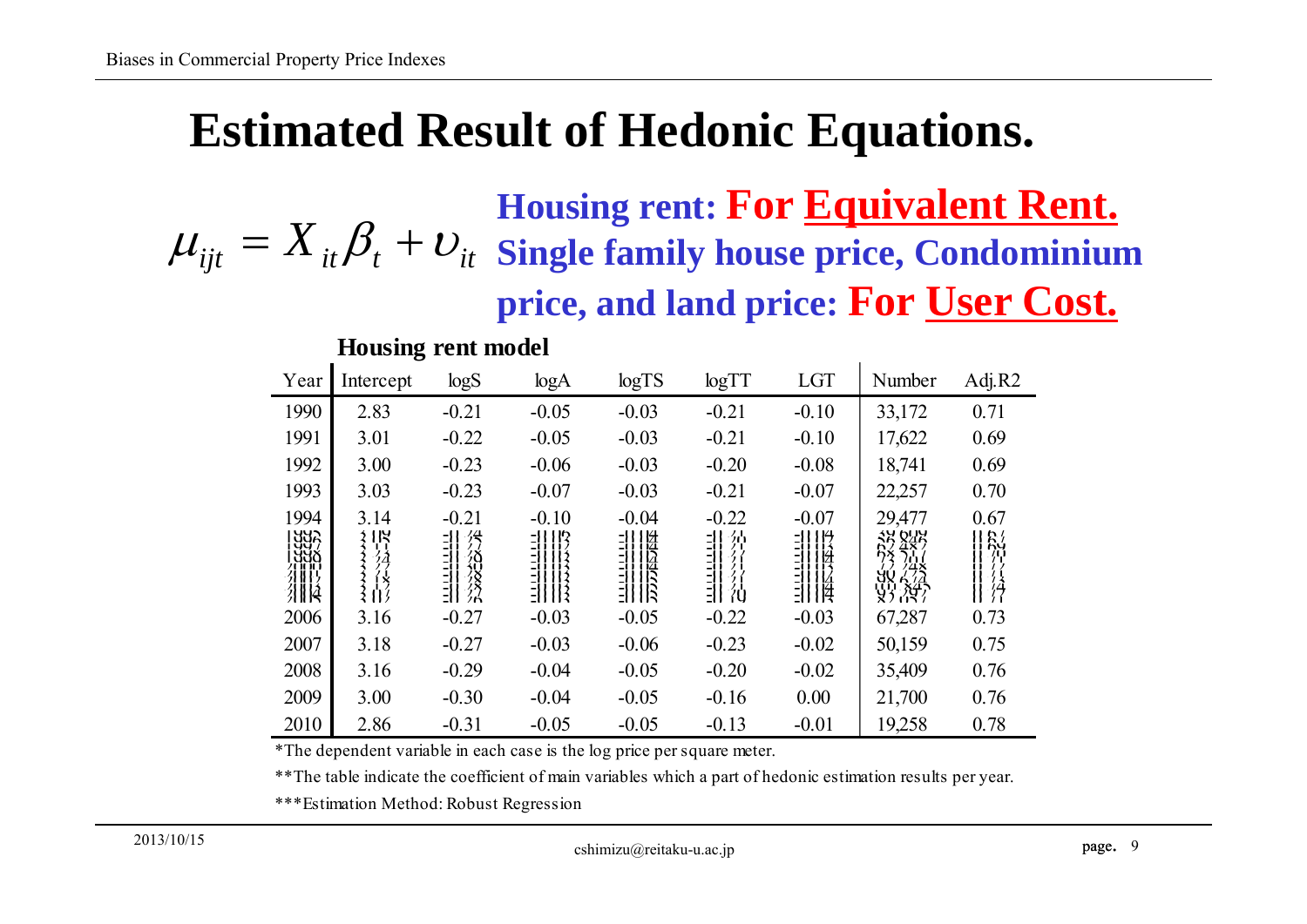## **Estimated Result of Hedonic Equation for Condominium Price Indexes**

| Year                                                 | Intercept                                          | log S    | log A                                                                                                | logTS                                             | logTT                                                                           | <b>RC</b>               | Number                                                                                                                                                                                                                                                                                                                                                                                                | Adj. $R2$ |
|------------------------------------------------------|----------------------------------------------------|----------|------------------------------------------------------------------------------------------------------|---------------------------------------------------|---------------------------------------------------------------------------------|-------------------------|-------------------------------------------------------------------------------------------------------------------------------------------------------------------------------------------------------------------------------------------------------------------------------------------------------------------------------------------------------------------------------------------------------|-----------|
| 1986                                                 | 4.872                                              | $-0.019$ | $-0.152$                                                                                             | $-0.026$                                          | $-0.179$                                                                        | $-0.007$                | 7,604                                                                                                                                                                                                                                                                                                                                                                                                 | 0.65      |
| 1987                                                 | 5.159                                              | 0.061    | $-0.139$                                                                                             | 0.004                                             | $-0.272$                                                                        | $-0.034$                | 6,312                                                                                                                                                                                                                                                                                                                                                                                                 | 0.71      |
| 1988                                                 | 6.058                                              | $-0.072$ | $-0.166$                                                                                             | $-0.018$                                          | $-0.295$                                                                        | $-0.025$                | 7,368                                                                                                                                                                                                                                                                                                                                                                                                 | 0.72      |
| 1989                                                 | 6.386                                              | $-0.097$ | $-0.176$                                                                                             | $-0.030$                                          | $-0.300$                                                                        | $-0.020$                | 15,336                                                                                                                                                                                                                                                                                                                                                                                                | 0.73      |
| 1990                                                 | 6.803                                              | $-0.143$ | $-0.159$                                                                                             | $-0.017$                                          | $-0.334$                                                                        | $-0.024$                | 13,680                                                                                                                                                                                                                                                                                                                                                                                                | 0.75      |
| UU<br>  UU /<br>  UU /<br>  UU /<br>  UU /<br>  UU / | 5 3YV<br>ንኮ ፤<br>$\prime$                          |          | - 2021年7月17日 - 2022年7月17日 - 2022年7月17日 - 2022年7月17日 - 2022年7月17日 - 2022年7月17日 - 2022年7月17日 - 2022年7月 | $\prod_{i=1}^{n} \prod_{i=1}^{n} \prod_{i=1}^{n}$ | $\begin{array}{c} \n 741 \\  741 \\  741 \\  717 \\  717 \\  717\n \end{array}$ | 11112<br>179<br>$111 -$ | $\begin{array}{l} \n\begin{array}{c}\n1 & 1 & 1 & 1 \\ 1 & 1 & 1 & 1 \\ 1 & 1 & 1 & 1 \\ 1 & 1 & 1 & 1\n\end{array} \\ \begin{array}{c}\n1 & 1 & 1 & 1 \\ 1 & 1 & 1 & 1 \\ 1 & 1 & 1 & 1\n\end{array} \\ \begin{array}{c}\n1 & 1 & 1 & 1 \\ 1 & 1 & 1 & 1 \\ 1 & 1 & 1 & 1\n\end{array} \\ \begin{array}{c}\n1 & 1 & 1 & 1 \\ 1 & 1 & 1 & 1 \\ 1 & 1 & 1 & 1\n\end{array} \\ \begin{array}{c}\n1 & 1$ |           |
|                                                      | Ĥł≹<br>TUA                                         |          |                                                                                                      | ili54                                             |                                                                                 | $\prod$                 |                                                                                                                                                                                                                                                                                                                                                                                                       |           |
| 分 ii ii i)<br>31 ii 1.4<br>31 ii 1.4                 | 22 22 23<br>23 23 24<br>23 24 25 26 27 27 27 27 27 |          | 狩済                                                                                                   | $\begin{array}{c} 111170 \\ 11137 \end{array}$    | 行は<br>7日×7<br>7日~7日<br>7日以                                                      | <br>      <br>          | $\begin{bmatrix} 1 & 1 & 2 & 1 \\ 1 & 1 & 2 & 1 \\ 0 & 1 & 1 & 1 \\ 0 & 0 & 1 & 1 \\ 0 & 0 & 0 & 1 \end{bmatrix}$                                                                                                                                                                                                                                                                                     |           |
| 2006                                                 | 5.125                                              | 0.020    | $-0.218$                                                                                             | $-0.046$                                          | $-0.193$                                                                        | $-0.012$                | 12,853                                                                                                                                                                                                                                                                                                                                                                                                | 0.71      |
| 2007                                                 | 4.877                                              | 0.054    | $-0.206$                                                                                             | $-0.041$                                          | $-0.163$                                                                        | $-0.014$                | 13,693                                                                                                                                                                                                                                                                                                                                                                                                | 0.74      |
| 2008                                                 | 4.909                                              | 0.067    | $-0.206$                                                                                             | $-0.053$                                          | $-0.158$                                                                        | $-0.023$                | 14,150                                                                                                                                                                                                                                                                                                                                                                                                | 0.72      |
| 2009                                                 | 5.042                                              | 0.072    | $-0.226$                                                                                             | $-0.055$                                          | $-0.196$                                                                        | $-0.031$                | 10,920                                                                                                                                                                                                                                                                                                                                                                                                | 0.72      |
| 2010                                                 | 5.243                                              | 0.034    | $-0.219$                                                                                             | $-0.042$                                          | $-0.224$                                                                        | $-0.023$                | 15,468                                                                                                                                                                                                                                                                                                                                                                                                | 0.72      |

#### **Condominium price model**

\*The dependent variable in each case is the log price per square meter.

\*\*The table indicate the coefficient of main variables which a part of hedonic estimation results per year.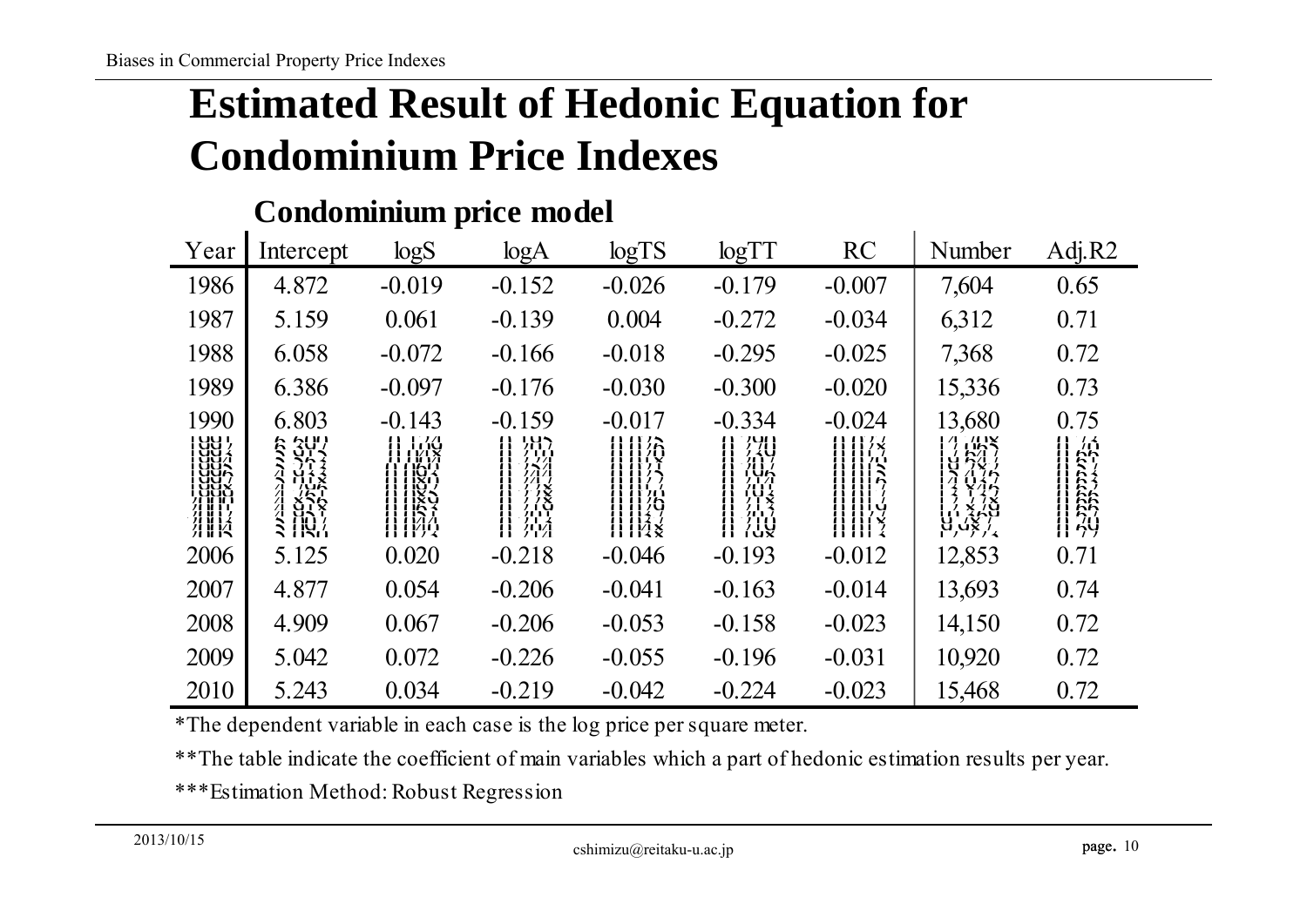## **Estimated Result of Hedonic Equation for Single Family House Price Indexes**

|                                                                                              | Dingit iamnly houst price mouch |                                                                                                       |                                                                                                                          |                                                                                                         |                                                                                   |                                                                                              |                                                                                                                                                           |           |  |
|----------------------------------------------------------------------------------------------|---------------------------------|-------------------------------------------------------------------------------------------------------|--------------------------------------------------------------------------------------------------------------------------|---------------------------------------------------------------------------------------------------------|-----------------------------------------------------------------------------------|----------------------------------------------------------------------------------------------|-----------------------------------------------------------------------------------------------------------------------------------------------------------|-----------|--|
| Year                                                                                         | Intercept                       | log S                                                                                                 | logW                                                                                                                     | logA                                                                                                    | logTS                                                                             | logTT                                                                                        | Number                                                                                                                                                    | Adj. $R2$ |  |
| 1986                                                                                         | 4.151                           | 0.036                                                                                                 | 0.212                                                                                                                    | $-0.051$                                                                                                | $-0.037$                                                                          | $-0.160$                                                                                     | 2,502                                                                                                                                                     | 0.53      |  |
| 1987                                                                                         | 4.175                           | 0.021                                                                                                 | 0.283                                                                                                                    | $-0.027$                                                                                                | $-0.018$                                                                          | $-0.086$                                                                                     | 2,805                                                                                                                                                     | 0.66      |  |
| 1988                                                                                         | 5.015                           | $-0.058$                                                                                              | 0.261                                                                                                                    | $-0.036$                                                                                                | $-0.045$                                                                          | $-0.132$                                                                                     | 2,680                                                                                                                                                     | 0.61      |  |
| 1989                                                                                         | 5.524                           | 0.009                                                                                                 | 0.231                                                                                                                    | $-0.013$                                                                                                | $-0.094$                                                                          | $-0.242$                                                                                     | 2,430                                                                                                                                                     | 0.58      |  |
| 1990                                                                                         | 6.101                           | $-0.077$                                                                                              | 0.246                                                                                                                    | $-0.018$                                                                                                | $-0.074$                                                                          | $-0.284$                                                                                     | 2,414                                                                                                                                                     | 0.54      |  |
| YYT<br>  YYT<br>  YYT<br>  YYT<br>  GG' /<br>  YYX<br>  UYY<br>71 N L L<br>ŽUNDŽ<br>外说<br>外说 | $\frac{1}{2}$<br>5              | -111124<br>=     }<br>=    x  <br>=      X<br>=     */<br>=     */<br>=     */ <br>EH H 26<br>EH H 23 | 122<br>     <del>47</del><br>   UXX<br>!!   T.S<br>     X)<br>     X)<br>     A  <br>$\prod_{i=1}^{11} \prod_{j=2}^{13}$ | -11 11소유<br>TT SU<br>11144<br>$\ket{14}$<br>$\frac{11}{11}$<br>=    47<br>=    74<br>=    30<br>=    30 | <b>EN HYA</b><br><i>i</i> inn<br>ायूय<br>1134<br>=     {}<br>=     {}<br>=     {{ | $\frac{77}{130}$<br>רדווב<br>$\begin{array}{c} 2111111 \\ -1111111 \\ -11111111 \end{array}$ | $\frac{7}{2}$ $\frac{431}{14}$<br>$\frac{1}{4}$ $\frac{1}{12}$<br>$\frac{1}{2}$<br>  4 - 7 1 - 7<br>  5 - 76 1<br>  8 - 17 7<br>  8 - 73 7<br>  71 - 73 7 |           |  |
| 2006                                                                                         | 4.815                           | $-0.038$                                                                                              | 0.009                                                                                                                    | $-0.037$                                                                                                | $-0.045$                                                                          | $-0.146$                                                                                     | 20,805                                                                                                                                                    | 0.58      |  |
| 2007                                                                                         | 5.065                           | $-0.068$                                                                                              | 0.005                                                                                                                    | $-0.034$                                                                                                | $-0.040$                                                                          | $-0.168$                                                                                     | 19,208                                                                                                                                                    | 0.62      |  |
| 2008                                                                                         | 5.359                           | $-0.085$                                                                                              | 0.021                                                                                                                    | $-0.038$                                                                                                | $-0.066$                                                                          | $-0.190$                                                                                     | 16,177                                                                                                                                                    | 0.61      |  |
| 2009                                                                                         | 5.704                           | $-0.199$                                                                                              | 0.011                                                                                                                    | $-0.042$                                                                                                | $-0.060$                                                                          | $-0.165$                                                                                     | 14,429                                                                                                                                                    | 0.63      |  |
| 2010                                                                                         | 5.859                           | $-0.220$                                                                                              | 0.027                                                                                                                    | $-0.039$                                                                                                | $-0.060$                                                                          | $-0.187$                                                                                     | 14,620                                                                                                                                                    | 0.63      |  |

#### **Single family house price model**

\*The dependent variable in each case is the log price per square meter.

\*\*The table indicate the coefficient of main variables which a part of hedonic estimation results per year.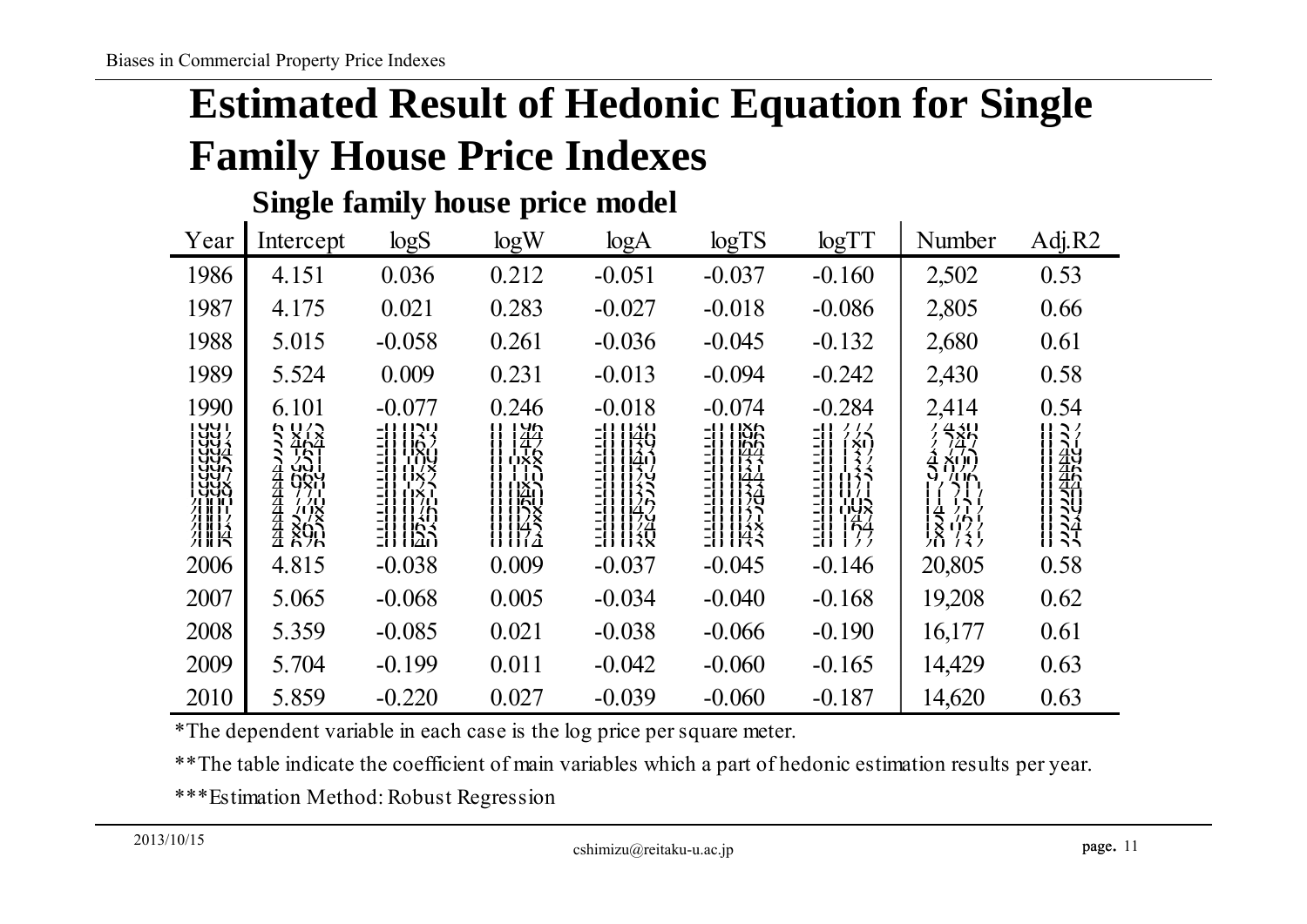## **Estimated Result of Hedonic Equation for Land Price Indexes**

#### **Published land price model**

| Year            | Intercept  | logL                                   | logW                                                                             | logA | logTS                     | logTT                                                               | Number                                 | Adj. $R^2$                                                                                                                                                                                            |
|-----------------|------------|----------------------------------------|----------------------------------------------------------------------------------|------|---------------------------|---------------------------------------------------------------------|----------------------------------------|-------------------------------------------------------------------------------------------------------------------------------------------------------------------------------------------------------|
| 1990            | 7.83       | 0.1974                                 | 0.40                                                                             |      | $-0.26$                   | $-0.99$                                                             | 1,201                                  | 0.85                                                                                                                                                                                                  |
| 1991            | 7.84       | 0.1993                                 | 0.39                                                                             |      | $-0.26$                   | $-1.00$                                                             | 1,201                                  | 0.85                                                                                                                                                                                                  |
| 1992            | 7.57       | 0.1839                                 | 0.38                                                                             |      | $-0.24$                   | $-0.95$                                                             | 1,202                                  | 0.85                                                                                                                                                                                                  |
| 1993            | 7.14       | 0.1568                                 | 0.31                                                                             |      | $-0.21$                   | $-0.88$                                                             | 1,516                                  | 0.86                                                                                                                                                                                                  |
| 1994            | 6.64       | 0.1297                                 | 0.28                                                                             |      | $-0.19$                   | $-0.76$                                                             | 1,776                                  | 0.86                                                                                                                                                                                                  |
|                 |            | 11 1124<br>111807<br>111801<br>1111821 | $\bigcirc$<br>8<br>. .<br>ĨĨ.                                                    |      | ₩<br>$\frac{1}{2}$<br>īī. | $\begin{array}{c} 1171 \\ 1167 \\ 1167 \\ 1167 \\ 1168 \end{array}$ |                                        |                                                                                                                                                                                                       |
| 71 N F 7<br>纵にく | 1/4<br>¶⊀⊺ | TETTIN<br>1137<br>i TAQ                | $\overline{\phantom{a}}$<br>. .<br>. .<br>17<br>. .<br>$\frac{1}{2}$<br>. .<br>Ħ |      | . .<br>冯芬<br>''<br>₩      | $\prod_{i=1}^{n} \sum_{k=1}^{n}$                                    | UAU<br>UAU<br>UAU<br>UXA<br>UXA<br>UXA | $\begin{array}{c} 11 \text{ Xr} \\ 11 \text{ Xr} \\ 11 \text{ Xr} \\ 11 \text{ Xr} \\ 11 \text{ Xr} \\ 11 \text{ Xr} \\ 11 \text{ Xr} \\ 11 \text{ Xr} \\ 11 \text{ Xr} \\ 11 \text{ Xr} \end{array}$ |
| 2006            | 7.20       | 0.1227                                 | 0.13                                                                             |      | $-0.24$                   | $-0.88$                                                             | 1,934                                  | 0.86                                                                                                                                                                                                  |
| 2007            | 7.45       | 0.1403                                 | 0.13                                                                             |      | $-0.25$                   | $-0.93$                                                             | 1,856                                  | 0.87                                                                                                                                                                                                  |
| 2008            | 7.68       | 0.1513                                 | 0.14                                                                             |      | $-0.26$                   | $-0.96$                                                             | 1,809                                  | 0.87                                                                                                                                                                                                  |
| 2009            | 7.60       | 0.1582                                 | 0.12                                                                             |      | $-0.26$                   | $-0.95$                                                             | 1,730                                  | 0.86                                                                                                                                                                                                  |
| 2010            | 7.58       | 0.1454                                 | 0.12                                                                             |      | $-0.27$                   | $-0.94$                                                             | 1,684                                  | 0.86                                                                                                                                                                                                  |

\*The dependent variable in each case is the log price per square meter.

\*\*The table indicate the coefficient of main variables which a part of hedonic estimation results per year.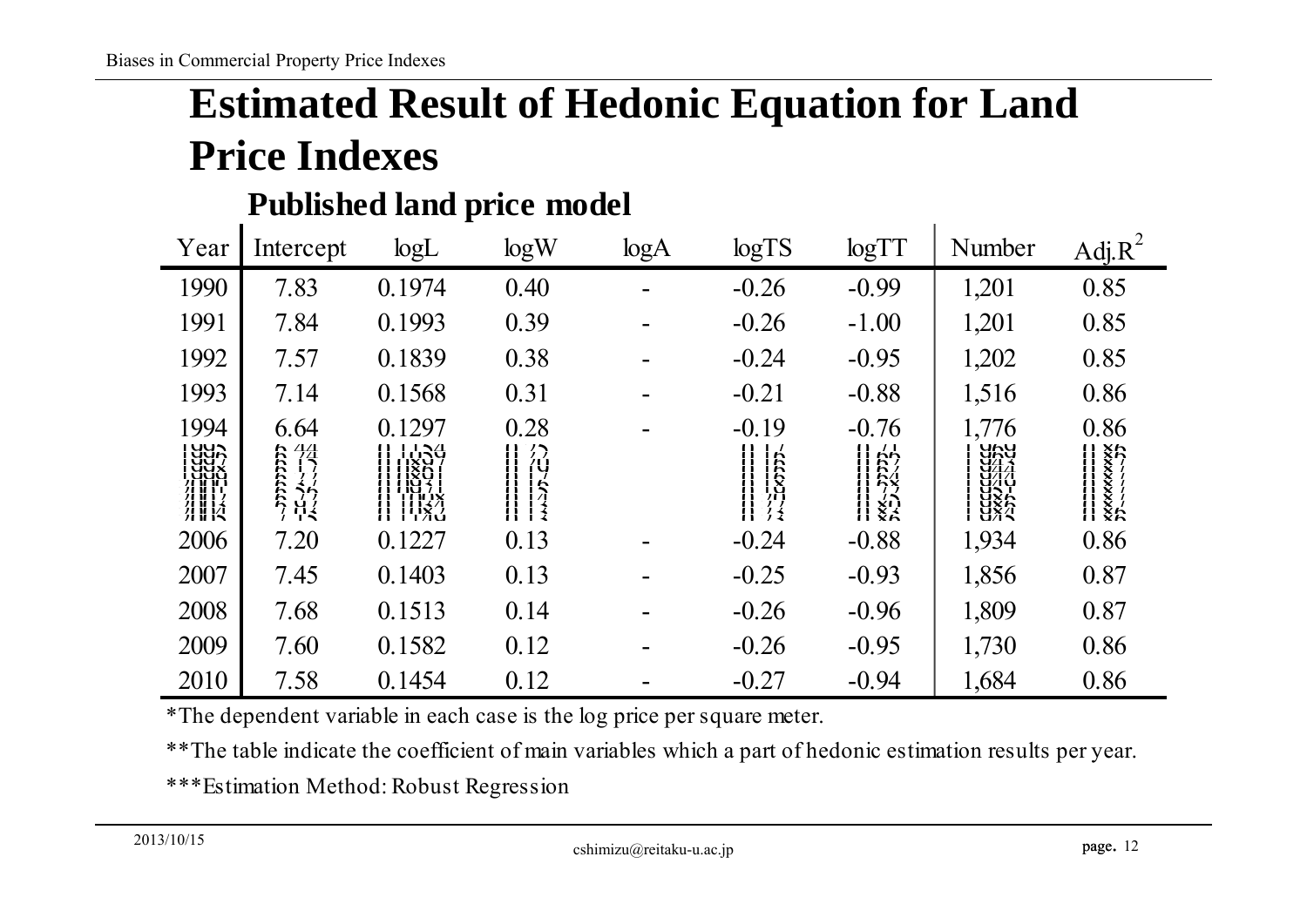# **Tokyo Prefecture:2010.**



#### **Building Survey**

|      | Single family<br>house |            | Condominium |              |
|------|------------------------|------------|-------------|--------------|
|      | $e)$ Total*            | $(mits)**$ | f) $Total*$ | $(mits)$ *** |
| 1990 | 148,834,033            | 1,857,722  | 107,274,134 | 367,734      |
| 1995 | 160,654,688            | 1,854,315  | 135,778,868 | 374,807      |
| 2000 | 174,379,864            | 1,897,345  | 161,698,203 | 381,216      |
| 2005 | 181,977,956            | 2,011,068  | 186,759,564 | 417,872      |

\*unit: square meter

\*\*Number of single family houses

\*\*\*Number of condominium buildings(not unit)

## **Tokyo:**

- -Population: **13,161,751**
- -Households: **6,403,219**
- -SNA: **71.181 trillion JPY**

## **All Japan:**

- -Population: **128,057,352**
- -Households: **51,950,504**

-SNA: **490.647 trillion JPY**

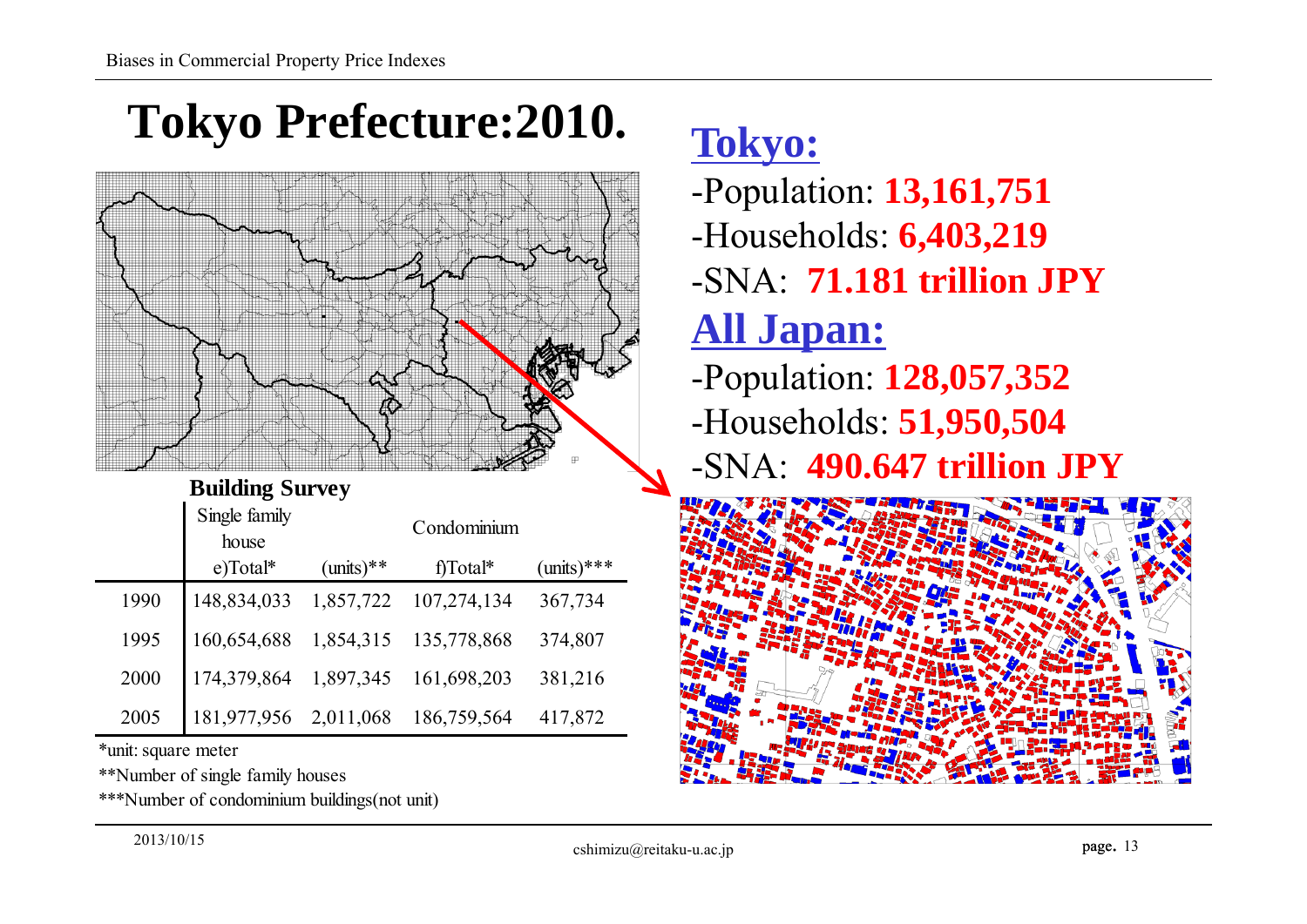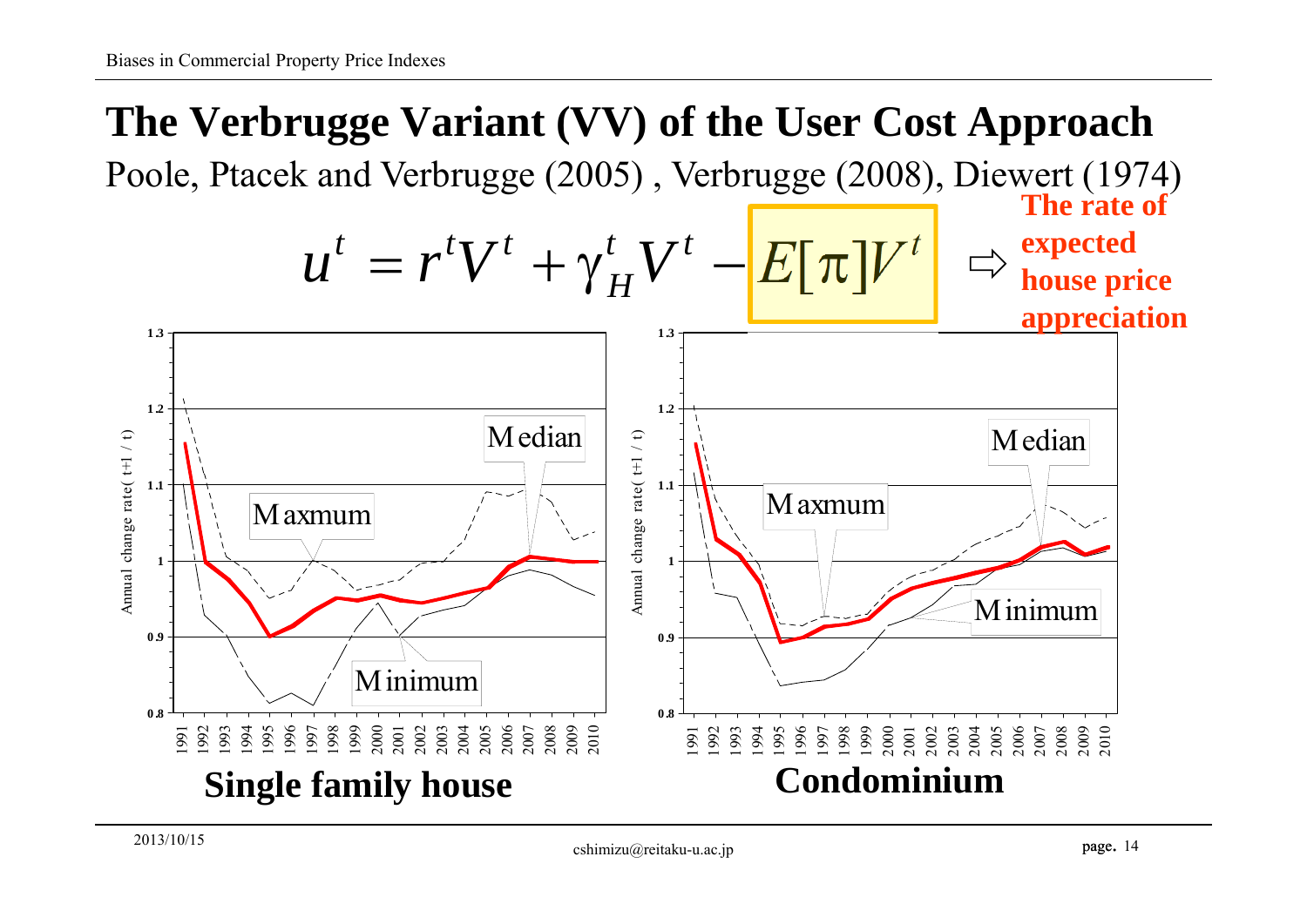### **Ratio: Diewert User Cost >Equivalent Rent: (%)**

**Ratio: Option1 (User Cost) > Option2 (E. Rent) = Option1**

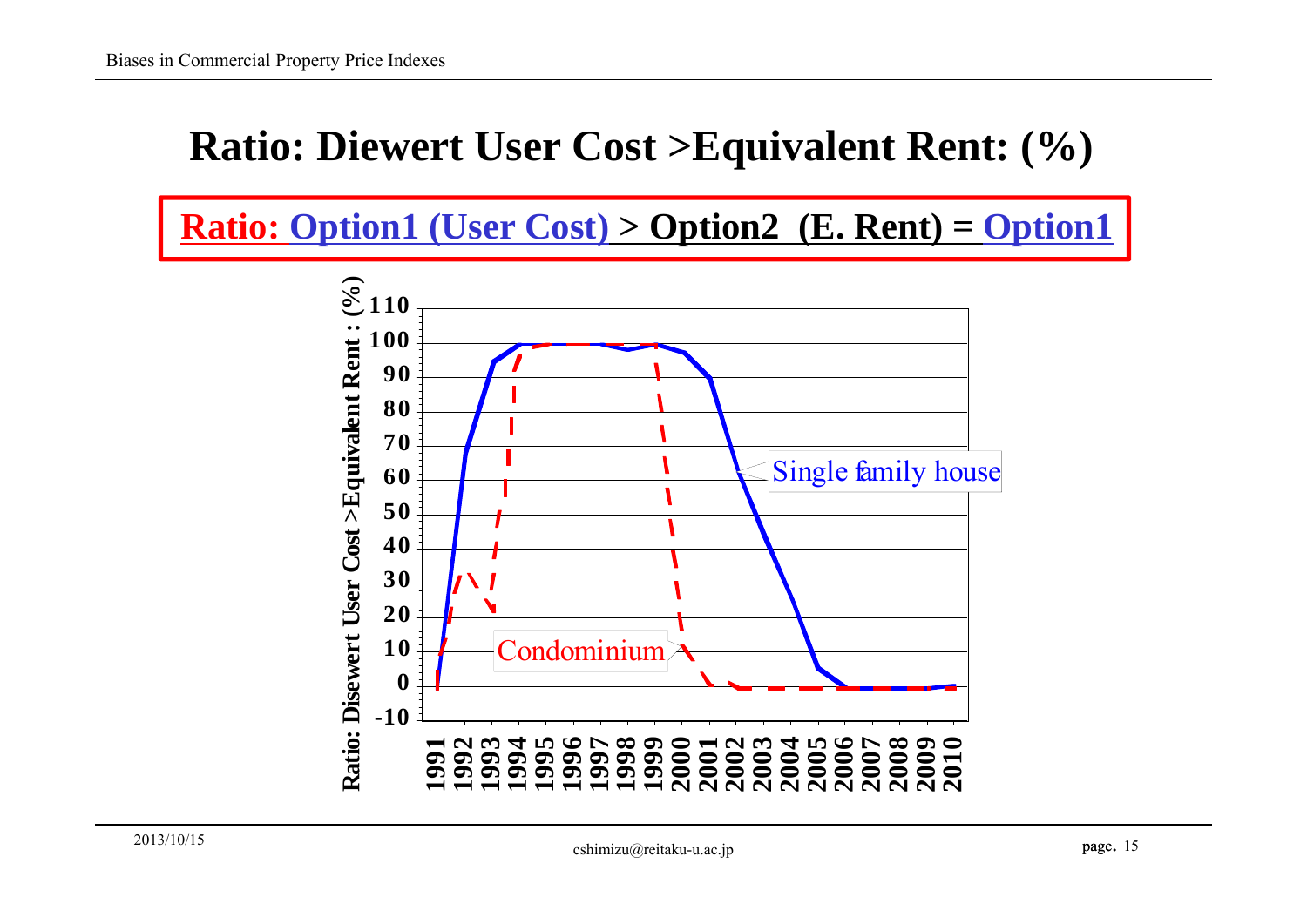### **Estimation results of User Costs.**

| Year | $\mathbf{a}$<br><b>Equivalent</b><br>Rent* | b) Basic<br><b>User Cost*</b> | c) VV User<br>$Cost*$ | d) Diewert<br><b>Financial</b><br>User Cost* | e) Diewert<br><b>OOHOC</b><br>Index* | $d$ ) -b)*   | $d$ ) - $c$ )* | $e) - a)*$ |
|------|--------------------------------------------|-------------------------------|-----------------------|----------------------------------------------|--------------------------------------|--------------|----------------|------------|
| 1991 | 5,381.91                                   | 34,917.15                     | $-17,249.25$          | $-16,969.24$                                 | 5,381.91                             | $-51,886.39$ | 280.01         | 0.00       |
| 1992 | 5,283.60                                   | 29,172.85                     | 9,414.64              | 9,141.06                                     | 10,419.92                            | $-20,031.78$ | $-273.58$      | 5,136.32   |
| 1993 | 5,021.95                                   | 22,840.21                     | 11,742.15             | 11,524.01                                    | 11,589.21                            | $-11,316.20$ | $-218.14$      | 6,567.26   |
| 1994 | 4,933.06                                   | 18,828.92                     | 14,916.87             | 14,639.22                                    | 14,639.23                            | $-4,189.69$  | $-277.64$      | 9,706.16   |
| 1995 | 5,268.97                                   | 11,404.91                     | 18,786.03             | 18,624.62                                    | 18,886.70                            | 7,219.71     | $-161.42$      | 13,617.73  |
| 1996 | 5,256.77                                   | 8,446.97                      | 16,425.49             | 16,498.50                                    | 16,498.50                            | 8,051.53     | 73.01          | 11,241.73  |
| 1997 | 5,219.79                                   | 8,231.11                      | 12,849.09             | 13,223.56                                    | 13,223.57                            | 4,992.45     | 374.47         | 8,003.78   |
| 1998 | 5,155.46                                   | 10,184.68                     | 9,831.25              | 10,367.09                                    | 10,368.52                            | 182.41       | 535.84         | 5,213.06   |
| 1999 | 5,157.14                                   | 5,429.53                      | 8,858.19              | 9,112.25                                     | 9,127.37                             | 3,682.72     | 254.06         | 3,970.22   |
| 2000 | 5,864.61                                   | 9,214.74                      | 7,984.24              | 8,189.68                                     | 8,494.76                             | $-1,025.07$  | 205.43         | 2,630.15   |
| 2001 | 5,831.36                                   | 3,620.13                      | 7,063.19              | 7,673.58                                     | 7,729.83                             | 4,053.45     | 610.39         | 1,898.46   |
| 2002 | 5,925.69                                   | 1,923.76                      | 6,600.24              | 7,223.75                                     | 7,427.48                             | 5,299.99     | 623.51         | 1,501.79   |
| 2003 | 5,818.97                                   | 4,383.36                      | 5,395.85              | 6,012.84                                     | 6,714.04                             | 1,629.48     | 617.00         | 895.07     |
| 2004 | 5,782.20                                   | 1,577.33                      | 4,767.56              | 5,376.14                                     | 6,331.98                             | 3,798.81     | 608.58         | 549.78     |
| 2005 | 6,001.29                                   | $-3,359.14$                   | 4,168.27              | 5,011.60                                     | 6,446.76                             | 8,370.73     | 843.33         | 445.47     |
| 2006 | 6,062.71                                   | $-6,546.35$                   | 2,303.28              | 3,323.47                                     | 6,082.47                             | 9,869.83     | 1,020.20       | 19.76      |
| 2007 | 6,113.83                                   | 6,050.27                      | $-111.39$             | 1,053.99                                     | 6,114.15                             | $-4,996.28$  | 1,165.38       | 0.32       |
| 2008 | 5,951.92                                   | 13,441.22                     | 129.20                | 1,376.28                                     | 5,952.16                             | $-12,064.94$ | 1,247.07       | 0.24       |
| 2009 | 5,815.37                                   | $-1,388.15$                   | 1,594.28              | 2,877.89                                     | 5,817.18                             | 4,266.04     | 1,283.61       | 1.80       |

**\*One billion yen**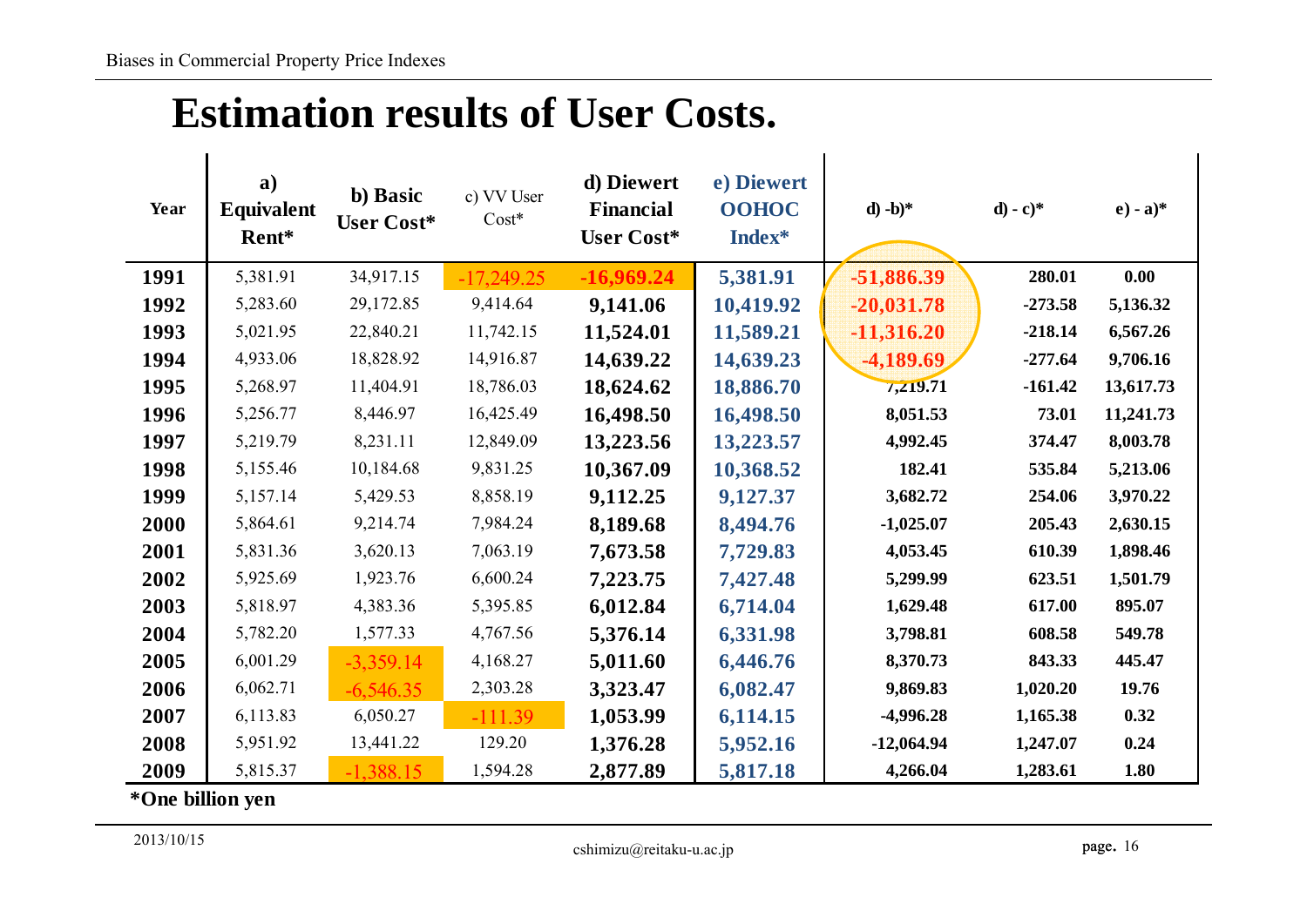### **Diewert's OOHOC Index and User Cost Indexes.**

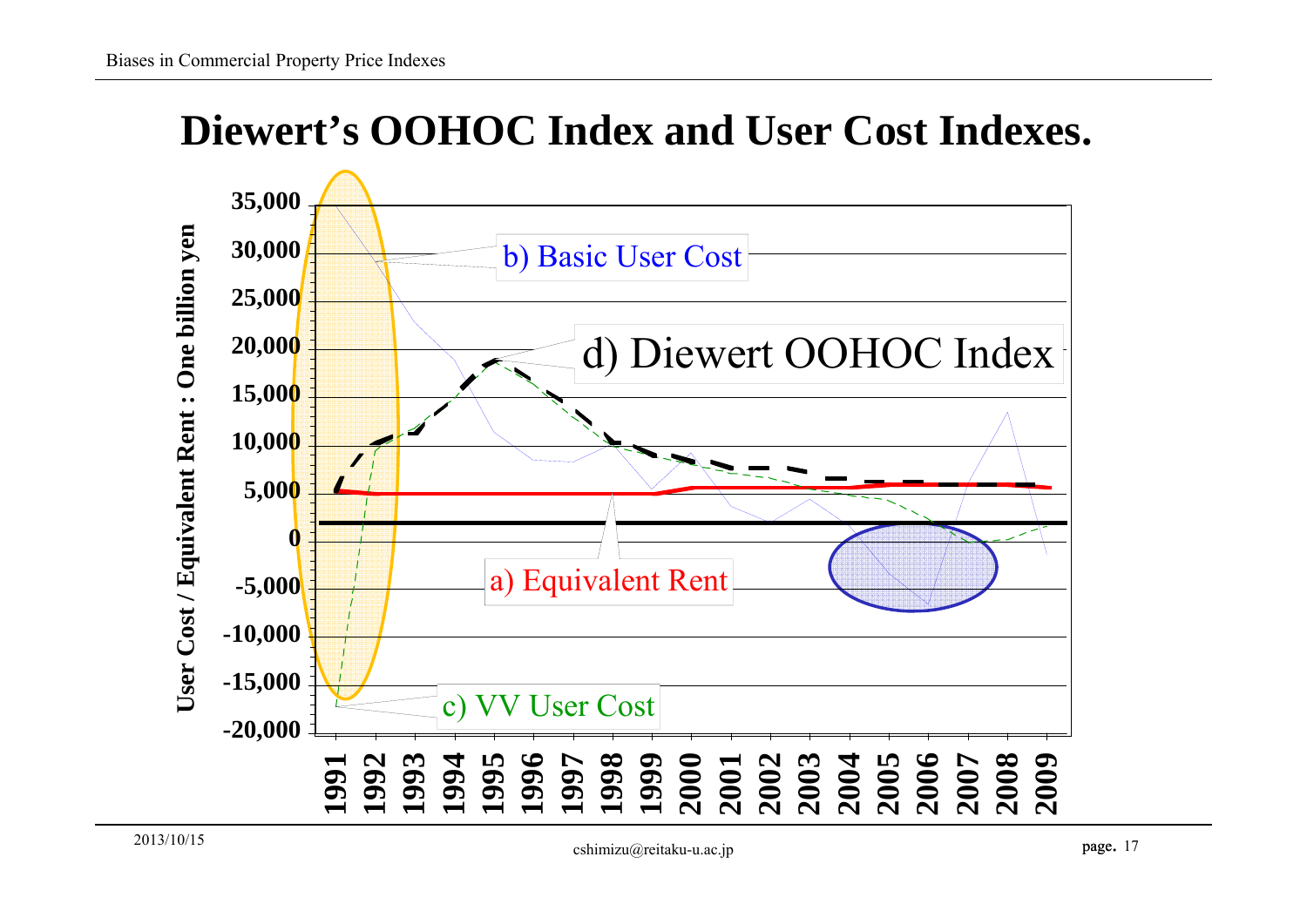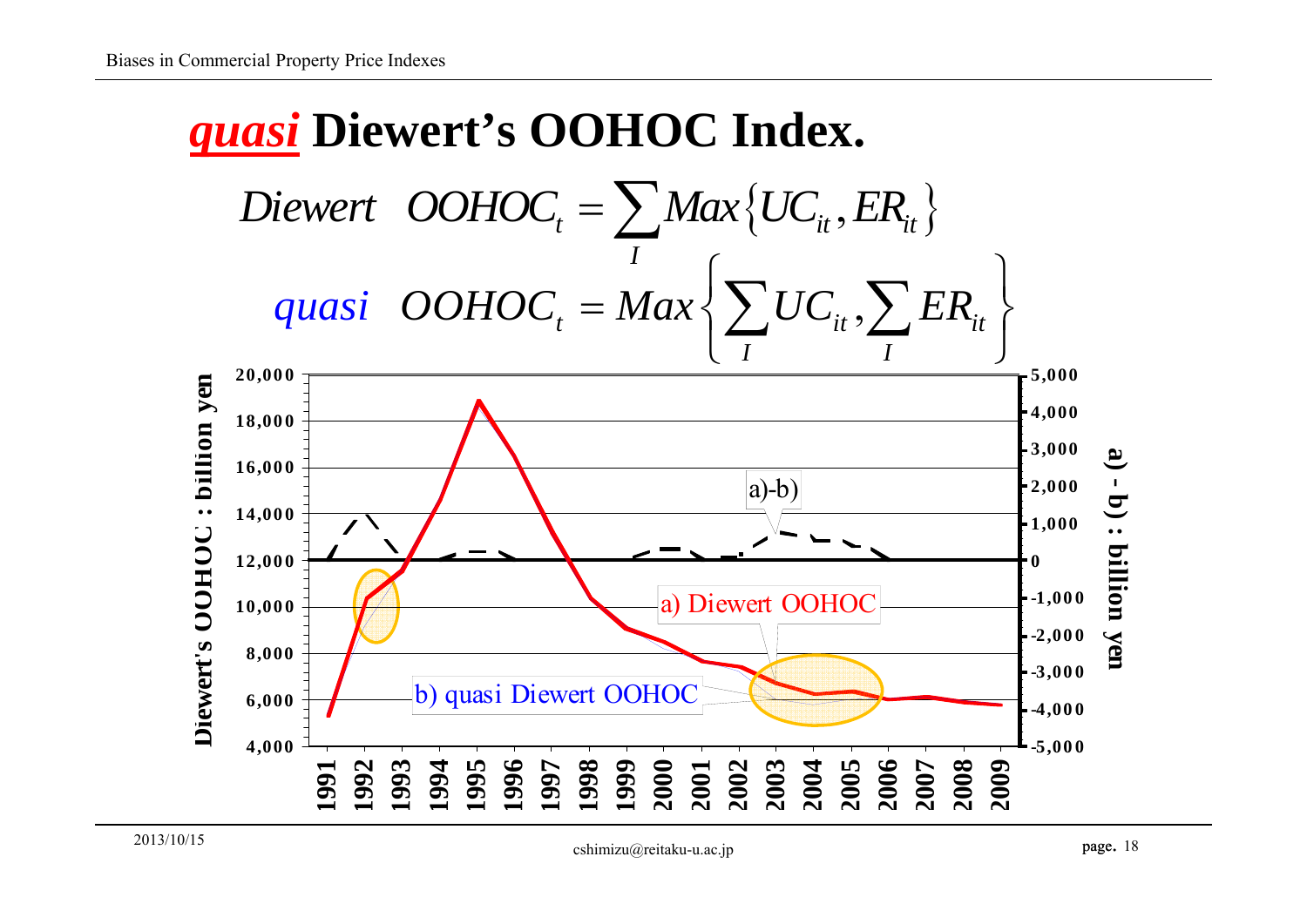# Ⅳ**. Conclusions:**

- • Having an extremely large weight in national accounting and consumer price statistics, **imputed rent for owneroccupied housing plays an important role.**
- Traditional **equivalent approach** and **user cost approach**  have a several problem in estimating it.
- •**Diewert's OOH Opportunity Cost Approach** is one of the a powerful estimation method for imputed rent of OOH.
- • *quasi* Diewert's OOH Opportunity Cost Index *can be approximated* with *true* Diewert's OOH Opportunity Cost.
- • **In the coming new RPPI**, we should consider **to improve the estimation of the OOH imputed rent** in National Account and CPI.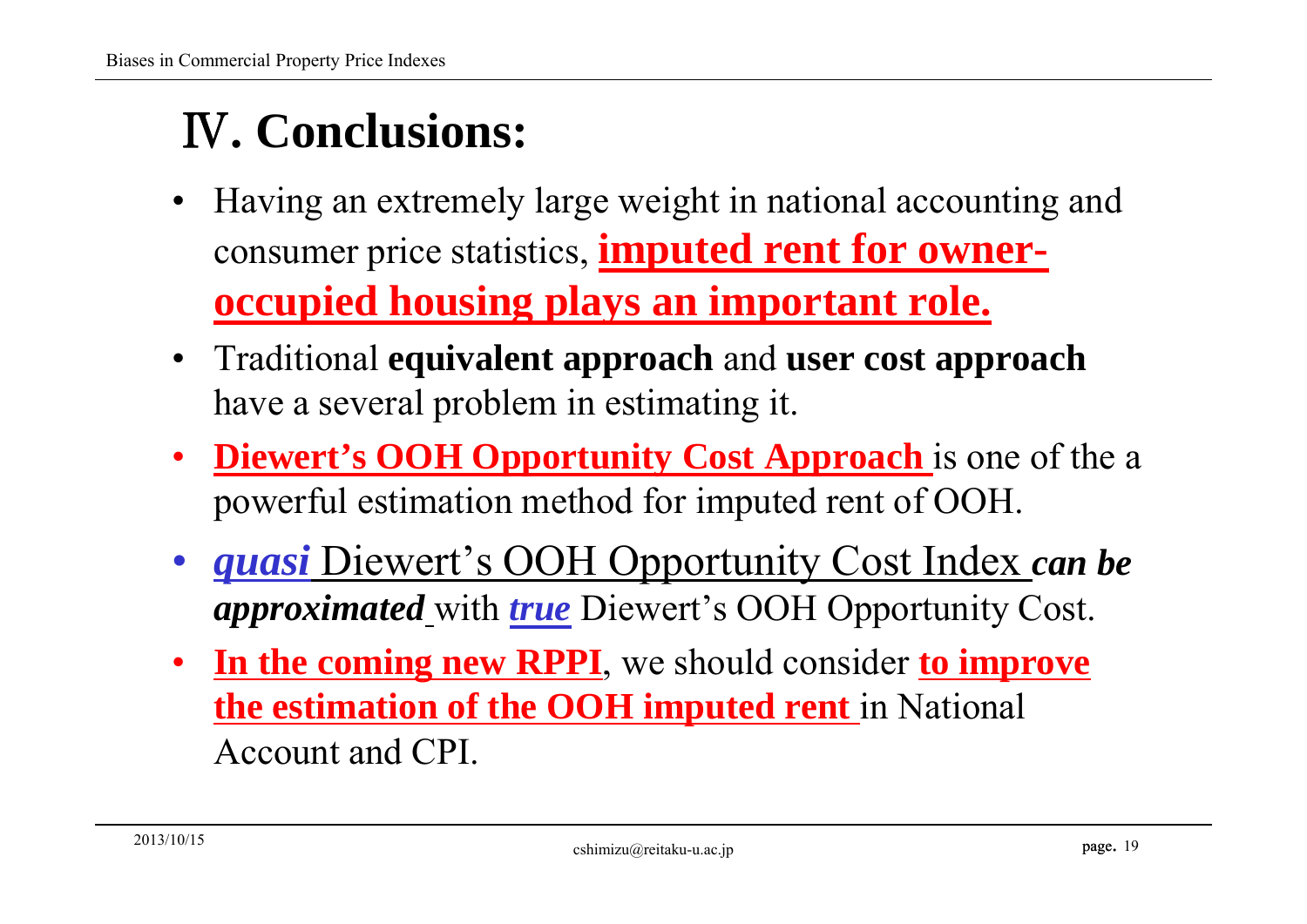# **Contact:**

- Chihiro Shimizu (Reitaku University& University of British Columbia)
- ・W.Erwin Diewert (University of British Columbia),
- Kiyohiko.G. Nishimura (The Deputy Governor of Bank of Japan),
- ・Tsutomu Watanabe (University of Tokyo)
- •Our paper and presentation slides are available at:
- •**http://www.cs.reitaku-u.ac.jp/sm/shimizu/English.html**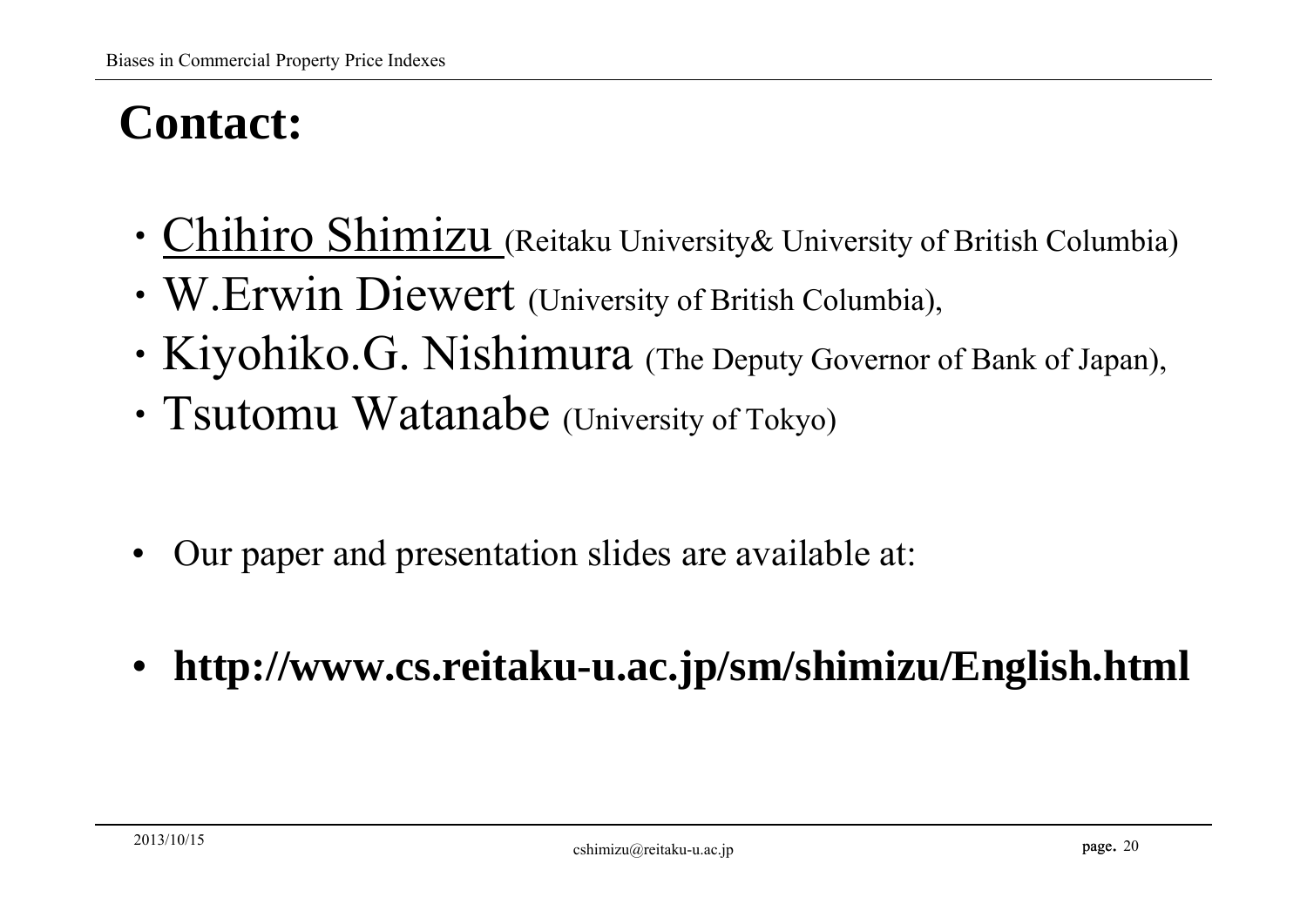### **Imputed Rent for OOH in National Account**

|      |           | Natinal Accont (All Japan)                       | Tokyo                    |                                             |        |                          |                                 |                          |
|------|-----------|--------------------------------------------------|--------------------------|---------------------------------------------|--------|--------------------------|---------------------------------|--------------------------|
| Year | $A.GDP*$  | <b>B.Imputed</b><br>rent(National<br>$Account)*$ | B/A                      | C. Imputed<br>rent(Prefecture<br>Account)** | C/B    | D.Prefecture<br>Account* | E: Equivalent<br>Rent Estimate* | E/D                      |
| 1990 | 442,781.0 | 27,654.6                                         | 6.25%                    | 8,300.06                                    | 30.01% | 441.84                   | 4,925.89                        | 11.15                    |
| 1991 | 469,421.8 | 29,595.3                                         | 6.30%                    | 9,310.11                                    | 31.46% | 496.36                   | 5,381.91                        | 10.84                    |
| 1992 | 480,782.8 | 31,429.6                                         | 6.54%                    | 11,283.75                                   | 35.90% | 700.54                   | 5,283.60                        | 7.54                     |
| 1993 | 483,711.8 | 33,324.3                                         | 6.89%                    | 13,600.33                                   | 40.81% | 1,036.05                 | 5,021.95                        | 4.85                     |
| 1994 | 488,450.3 | 35,052.7                                         | 7.18%                    | 14,985.10                                   | 42.75% | 1,217.25                 | 4,933.06                        | 4.05                     |
| 1995 | 495,165.5 | 36,627.2                                         | 7.40%                    | 15,783.43                                   | 43.09% | 1,352.16                 | 5,268.97                        | 3.90                     |
| 1996 | 505,011.8 | 38,211.6                                         | 7.57%                    | 16,542.84                                   | 43.29% | 1,442.76                 | 5,256.77                        | 3.64                     |
| 1997 | 515,644.1 | 39,895.8                                         | 7.74%                    | 17,240.48                                   | 43.21% | 1,660.33                 | 5,219.79                        | 3.14                     |
| 1998 | 504,905.4 | 41,144.5                                         | 8.15%                    | 17,789.45                                   | 43.24% | 1,834.53                 | 5,155.46                        | 2.81                     |
| 1999 | 497,628.6 | 41,866.3                                         | 8.41%                    | 18,699.03                                   | 44.66% | 2,066.12                 | 5,157.14                        | 2.50                     |
| 2000 | 502,989.9 | 42,772.5                                         | 8.50%                    | 19,453.62                                   | 45.48% | 2,175.39                 | 5,864.61                        | 2.70                     |
| 2001 | 497,719.7 | 43,615.6                                         | 8.76%                    | 20,280.92                                   | 46.50% | 2,444.75                 | 5,831.36                        | 2.39                     |
| 2002 | 491,312.2 | 44,202.3                                         | $9.00\%$                 | 21,007.48                                   | 47.53% | 2,467.59                 | 5,925.69                        | 2.40                     |
| 2003 | 490,294.0 | 44,754.0                                         | 9.13%                    | 22,007.81                                   | 49.18% | 2,769.56                 | 5,818.97                        | 2.10                     |
| 2004 | 498,328.4 | 45,170.6                                         | 9.06%                    | 22,998.95                                   | 50.92% | 3,046.95                 | 5,782.20                        | 1.90                     |
| 2005 | 501,734.4 | 45,570.9                                         | 9.08%                    | 23,766.05                                   | 52.15% | 3,256.63                 | 6,001.29                        | 1.84                     |
| 2006 | 507,364.8 | 46,025.5                                         | 9.07%                    | 24,315.62                                   | 52.83% | 3,398.76                 | 6,062.71                        | 1.78                     |
| 2007 | 515,520.4 | 46,358.9                                         | 8.99%                    | 25,017.20                                   | 53.96% | 3,524.97                 | 6,113.83                        | 1.73                     |
| 2008 | 504,377.6 | 46,660.3                                         | 9.25%                    | 25,587.85                                   | 54.84% | 3,595.95                 | 5,951.92                        | 1.66                     |
| 2009 | 470,936.7 | 46,724.1                                         | 9.92%                    | 26,411.03                                   | 56.53% | 3,621.54                 | 5,815.37                        | 1.61                     |
| 2010 |           |                                                  | $\overline{\phantom{a}}$ |                                             |        |                          | 5,655.68                        | $\overline{\phantom{a}}$ |

\*Unit: One billion yen

\*\*Sum of 47 prefectures